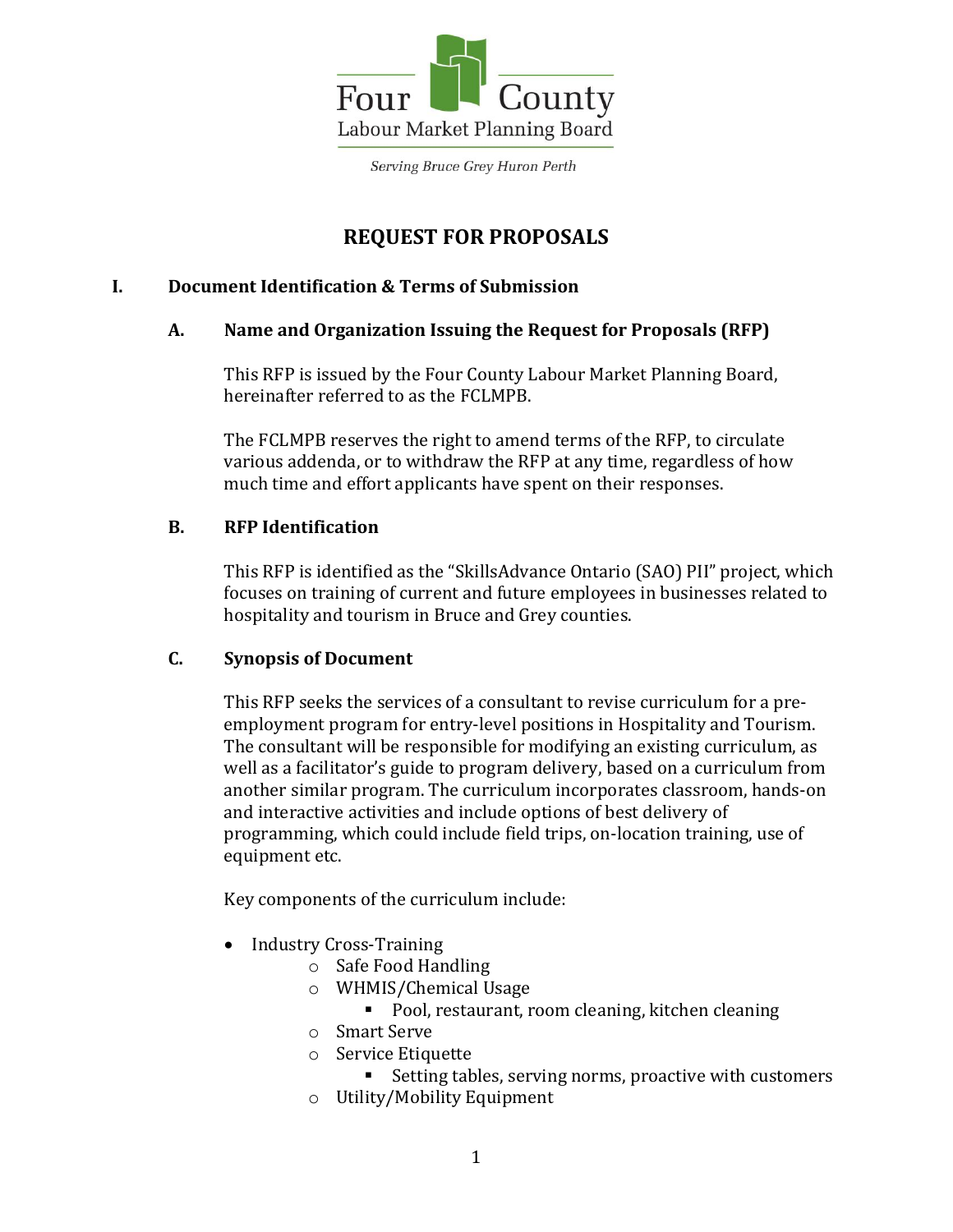

- Awareness of types of equipment used e.g. luggage carriers, golf carts, snow removal machines (not actual training on use)
- o Switchboard
- o Booking Systems
	- RTO has online booking systems used in the area
- o Point of Sale
	- Using debit/credit card machines, scanning, computerized ordering systems
- o Cashier Training
	- Collecting money and giving change, operating cash machines
- o Inventory Control
	- Automated, non-automated, terminology
- o Kitchen Etiquette
	- **Basic Kitchen operations, handling hot items, types of** kitchen equipment, basic responsibilities and hierarchies
- o First Aid/CPR
	- Heart Start
- o Selling Techniques
	- **Providing information on additional services to suit** customer (suggestive selling)
- o Industry Specific Terminology
	- Acronyms (e.g. RTO), recognized industry terminology
- Employability Skills
	- o Resourcefulness
	- o Working Independently
	- o Multi-Tasking
	- o Using Discretion
- Specific Work-related Skills
	- o Basic Room Check Procedures
- How Essential Skills relate to Tourism businesses
- Work Expectations
	- o Work Environments
		- Hot, Cold, Wet, Heavy Lifting, Standing etc.
	- o Shift Work
		- Realities of this type of work
- Career Investigation
	- Diversity of occupations and career paths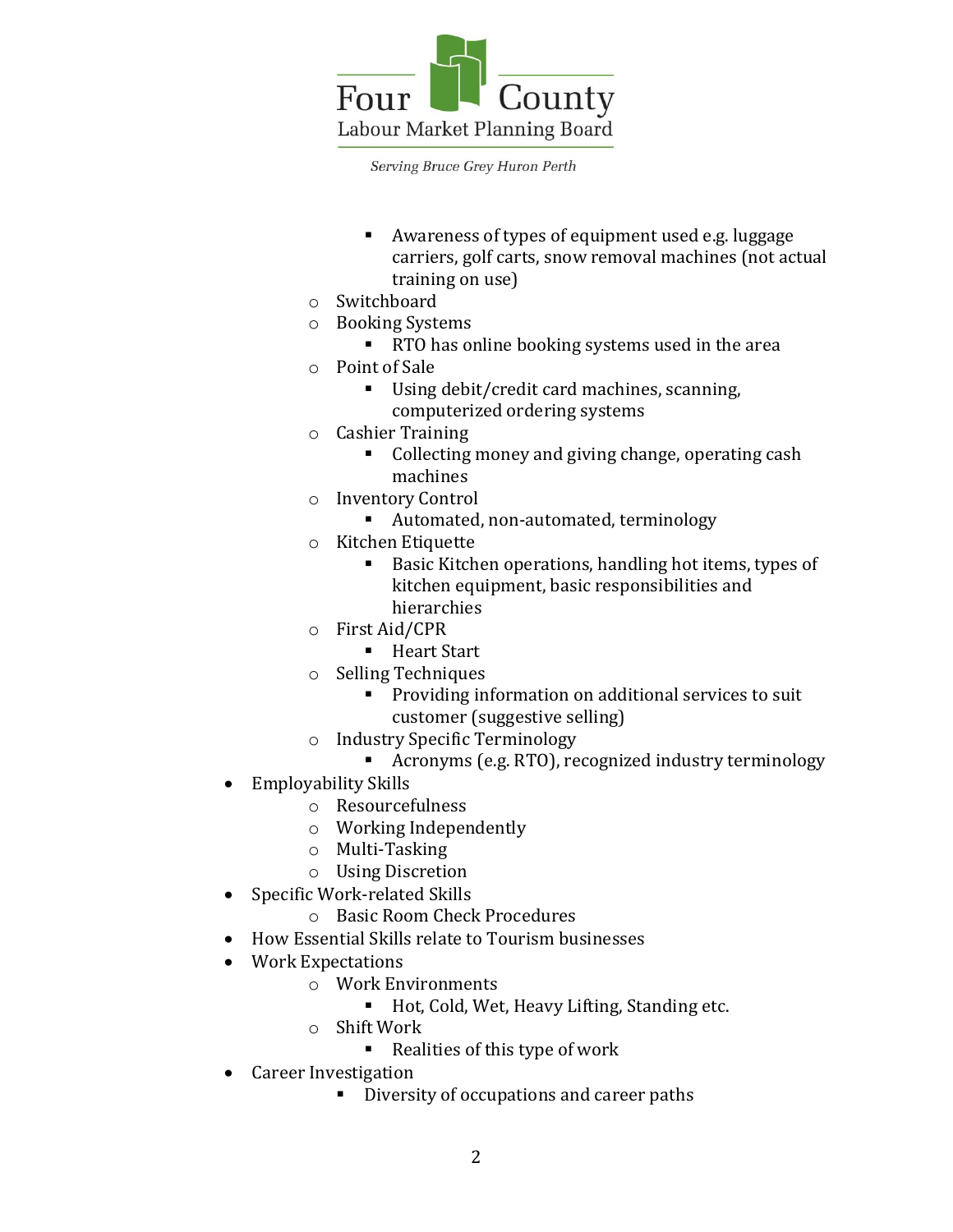

Occupations by skill types

#### **D. When and Where Proposals Have to Be Submitted**

Proposals will be accepted until 4:30 p.m. local time on Tuesday July 17, 2018. It is the applicant's responsibility to secure proof that his/her proposal has been received by the FCLMPB within the prescribed time limit.

## **E. Acceptable Format of Applicant Proposals**

Proposals will be accepted by electronic mail to:

**Gemma Mendez-Smith, Executive Director**  Four County Labour Market Planning Board executivedirector@planningboard.ca

No proposals will be accepted after the closing (**4:30 p.m. EDT July 17, 2018**), and no modifications to those proposals already submitted will be permitted prior to award, except in those cases where the FCLMPB requests more information for clarification and/or enhancement purposes.

All submitted proposals become the property of FCLMPB, and will not be returned to the originator.

# **F. Will a Proposal Necessarily Be Awarded?**

The FCLMPB reserves the right to reject all proposals.

#### **G. The Period Covered by the RFP**

Work to be performed by the successful applicant will take place between July 30 and August 24, 2018.

#### **H. Contract to be Signed by Applicant**

The successful applicant must agree to sign a contract with the FCLMPB.

#### **I. Limitation of One Contractor**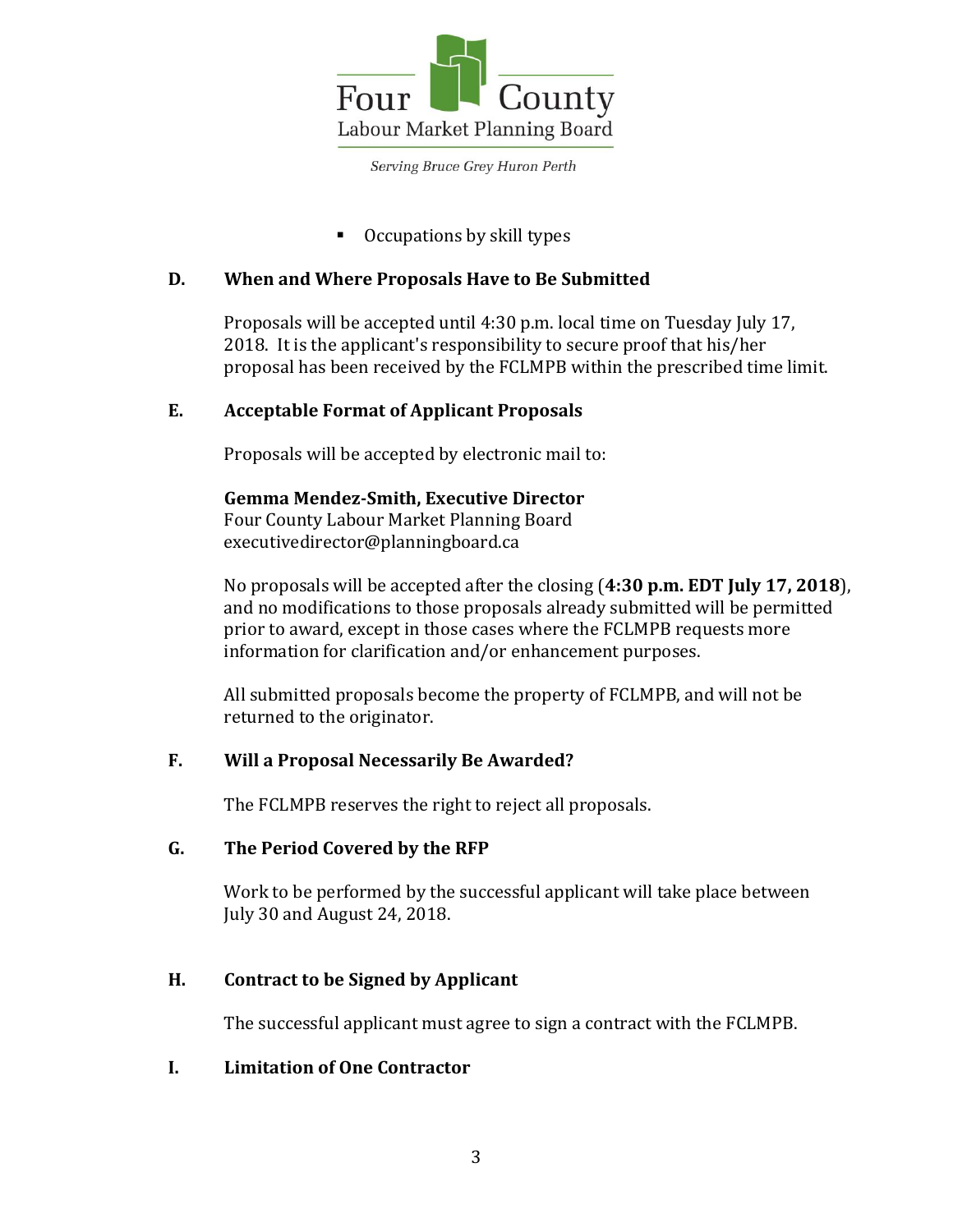

The FCLMPB will select only one applicant.

## **J. Indemnification**

The successful applicant shall indemnify and save blameless FCLMPB from and against all claims, losses, damages, costs and expenses related to any injury or death of a person, or loss of damage to property caused or alleged to be caused by the contractor or its servants or agents in carrying out the activities described in the contract.

## **K. Legal Requirements**

The contractor shall ensure that the project is carried out in accordance with all laws, by-laws, and regulations and, prior to the commencement of the project, shall obtain such permits, licenses, consents and other authorization as may be required. All work performed under this contract and all by products shall remain the property of the FCLMPB.

#### **II. Schedule of Events**

#### **A. Summary**

| Request for Proposal Issued/Published   | July 3, 2018                |
|-----------------------------------------|-----------------------------|
| Deadline for Proposal Submission        | July 17, 2018 at 4:30pm EDT |
| <b>Final Selection</b>                  | July 30, 2018               |
| Notification to Applicants Not Selected | July 30, 2018               |
| <b>Start Date of Contract</b>           | July 30, 2018.              |

NOTE: Above dates are subject to change as determined by the FCLMPB.

#### **B. Applicant Conference/Interviews**

Applicant conferences or interviews may be requested prior to final selection.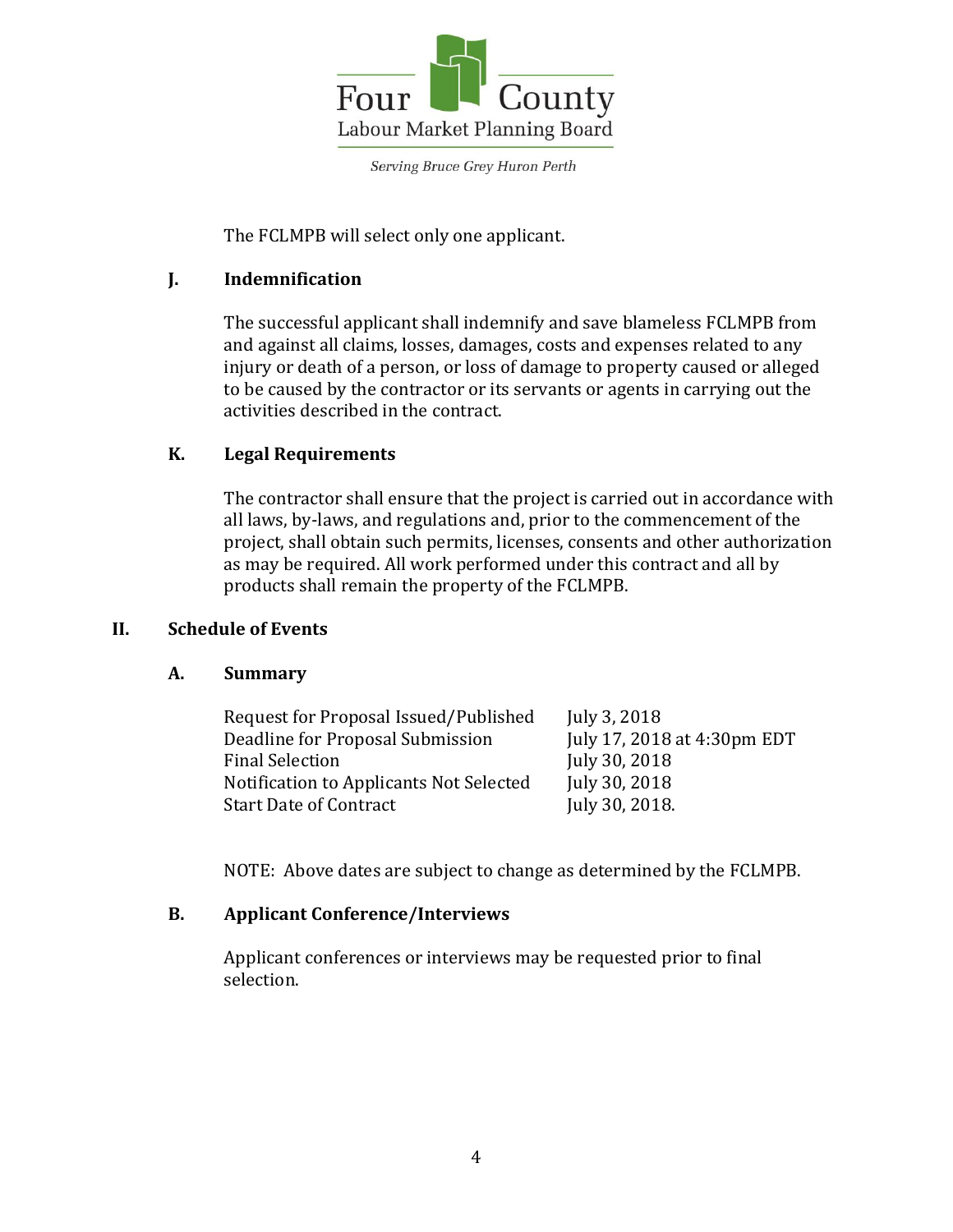

#### **III. General Information about the Planning Board**

#### **A. Workforce Planning Boards**

The Four County Labour Market Planning Board (FCLMPB) is responsible for one of 26 planning zones as designated by the government of Ontario.

Working with the provincial government, through the Ministry of Advanced Education and Skills Development, Workforce Planning Boards provide a coordinated approach in labour market policy and programming in Ontario.

Workforce Planning Boards are designed to provide a vehicle that will permit communities to coordinate projects related to workforce planning, employment, training and skills development.

Volunteer Boards of directors govern the Workforce Planning Boards. They are led by local representatives from business and labour, as well as representatives for visible minorities, persons with disabilities, women francophones, youth and educators and trainers.

#### **B. Mandate of the Four County Labour Market Planning Board**

The Four County Labour Market Planning Board (FCLMPB) is a not-for-profit volunteer board, designated to identify local training needs. Incorporated in 1997, the FCLMPB is governed by a Board of Directors that includes representation from business, labour, education, and equity groups.

The FCLMPB facilitates training and adjustment activities that will deliver this mission and help employers fill their workforce needs in their own local community. Our expertise is mainly in the areas of community partnership building, research, marketing, networking, communication and management of community projects.

Specifically our mandate is to:

- Provide reliable research:
- Identify labour market challenges;
- Target workforce opportunities;
- Promote skills development; and,
- Raise public awareness of workforce issues.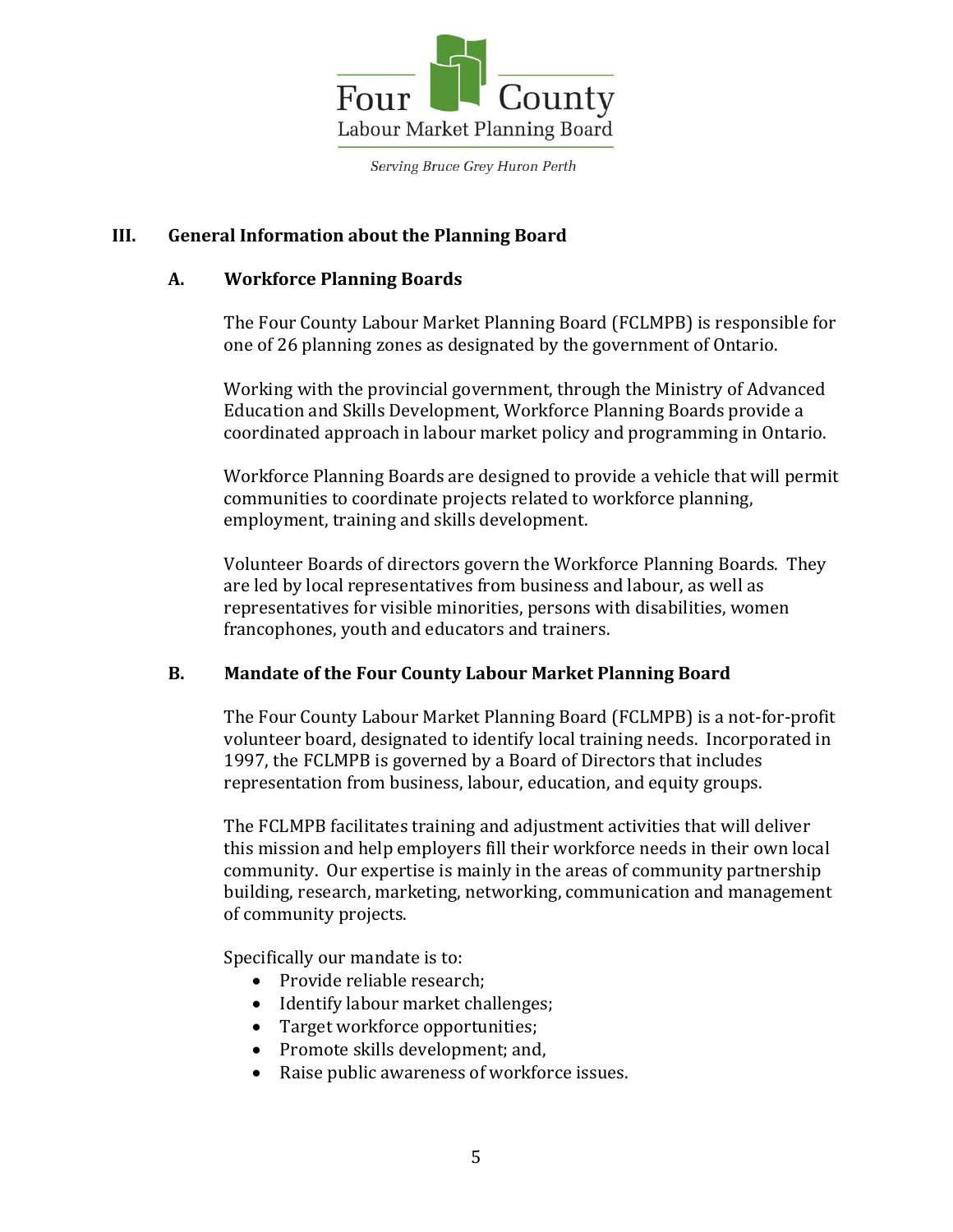

#### **IV. Statement of Work**

#### **A. Project Rationale**

The Planning Board currently holds contracts for Skills*Advance*Ontario (SAO) projects in Bruce, Grey and Perth counties. SAO offers in-class industry training and job placements for individuals seeking employment in manufacturing (Perth) or Hospitality and Tourism (Bruce County & Grey County). Program participants learn key industry and workplace skills while receiving financial aid to help with temporary barriers.

This RFP will result in the modification of up to 120 hours of training material for the Hospitality and Tourism SAO project, based on curriculum previously designed and implemented. Additionally, the successful bidder will be responsible for creating a facilitator's guide.

#### **B. Project Goals**

The revised curriculum will provide clients with an overview of employment in Hospitality and Tourism, and the skills needed to be successful. Participants will learn about career opportunities and the diversity of those opportunities as part of this program and will be provided with hands-on experiences to assist in their career laddering.

Additionally, this curriculum will meet the needs of individuals who may have multiple barriers to employment such as: health concerns (including substance abuse and other mental health issues), educational barriers (including learning disabilities/differences), economic barriers (including struggles securing adequate housing, transportation, childcare), and broad employment barriers (including challenges with time management, interpersonal communication skills and work ethic).

#### **C. Expected results**

The development of a training program that will provide the following:

- Industry Cross Training
- Employability Skills
- Specific Work Related Skills
- Essential Skills how they relate to Hospitality and Tourism
- Work Expectations
- Career Investigation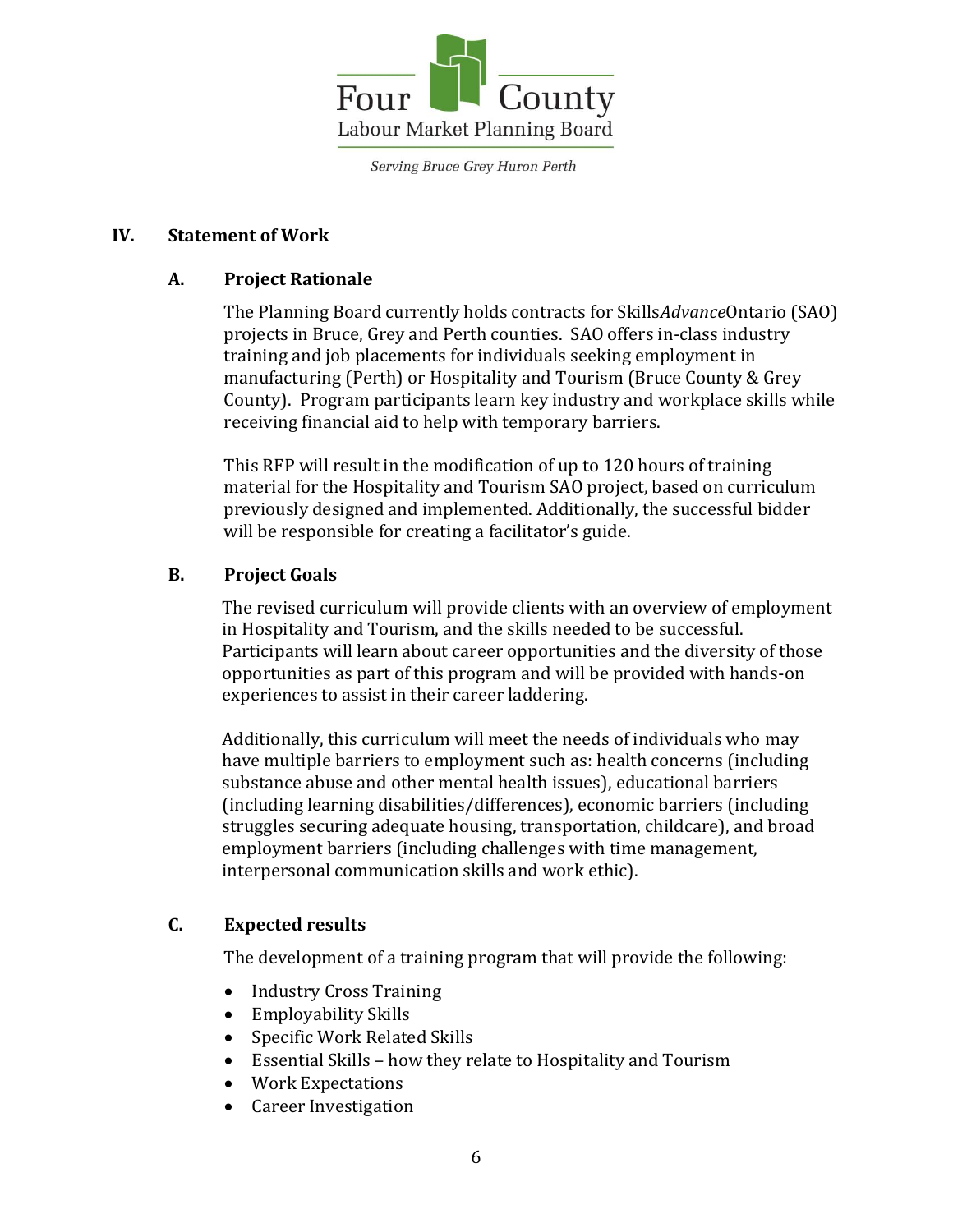

An updated curriculum and facilitator's guide will be developed and delivered.

## **D. Project Management/Activities/Timelines**

This initiative will be conducted during a one-month period as follows:

## Timeline – July 30, 2018 – August 24, 2018

Consultant responsible to:

- Review and revise current curriculum, develop facilitator guide and evaluations
- Review updated curriculum, facilitator guide and evaluation framework with the FCLMPB Executive Director and modify as needed to meet program goals and expectations

## **E. Budget**

The proposed budget must be all-inclusive and must not exceed \$50,000 (including taxes)

#### **V. Evaluation of Proposals**

Evaluation of proposals will be based on the following:

- Demonstrated understanding of project scope and objectives
- Realistic timeline and budget
- Appropriateness of suggested methodology
- Overall quality of the proposal
- Experience with curriculum development for essential skills, workplace readiness skills and/or designing curriculum for individuals with barriers to employment
- Familiarity with hospitality and tourism
- Past experience
- References of other clients
- Value added